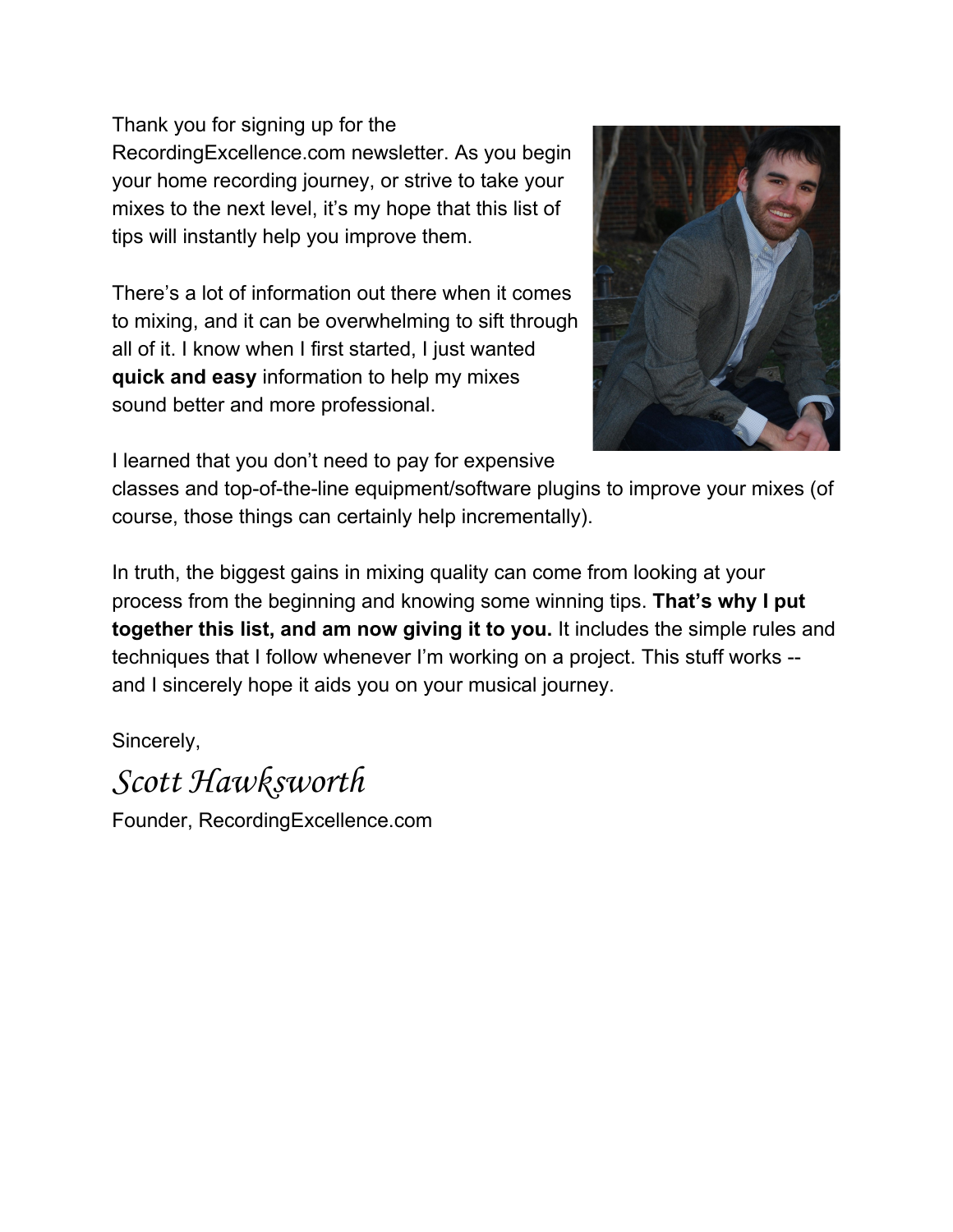## **The Ultimate Mixing Cheat Sheet**

A 26-point Checklist to Instantly Improve Your Mix

## 1. **Have a clear plan of where you're trying to go before you start mixing.**

- Set specific goals to achieve before you sit down. Do everything with *intention*.
- Give yourself a limited amount of time for experimenting
- Don't address every problem as it comes up, but mark it for later

2. **Set a moderate volume level for your mix and stick to it**. There's a temptation to mix with the volume turned up so you can, in theory, hear everything better. In reality, this can create more problems for you. You should set a volume that is low enough where you could chat with someone right in front of your monitors with the music playing and not have to raise your voice significantly. At the same time *don't be afraid to listen to your mix at different volume levels* either. Mix at the same level, but turning your monitors up and down can be a great way to confirm that everything's sounding good.



*Mixing Desk Source: flirckr.com/aidanwojtas/*

3. **Gain and volume are different things.** This may seem obvious to mixing vets, but too many people get it confused. Here's a great article explaining the differences between gain, volume, and loudness.

4. **Loud doesn't equal exciting.** There's a temptation to make volume a substitute for effects or other dynamics of a mix. Don't make this mistake!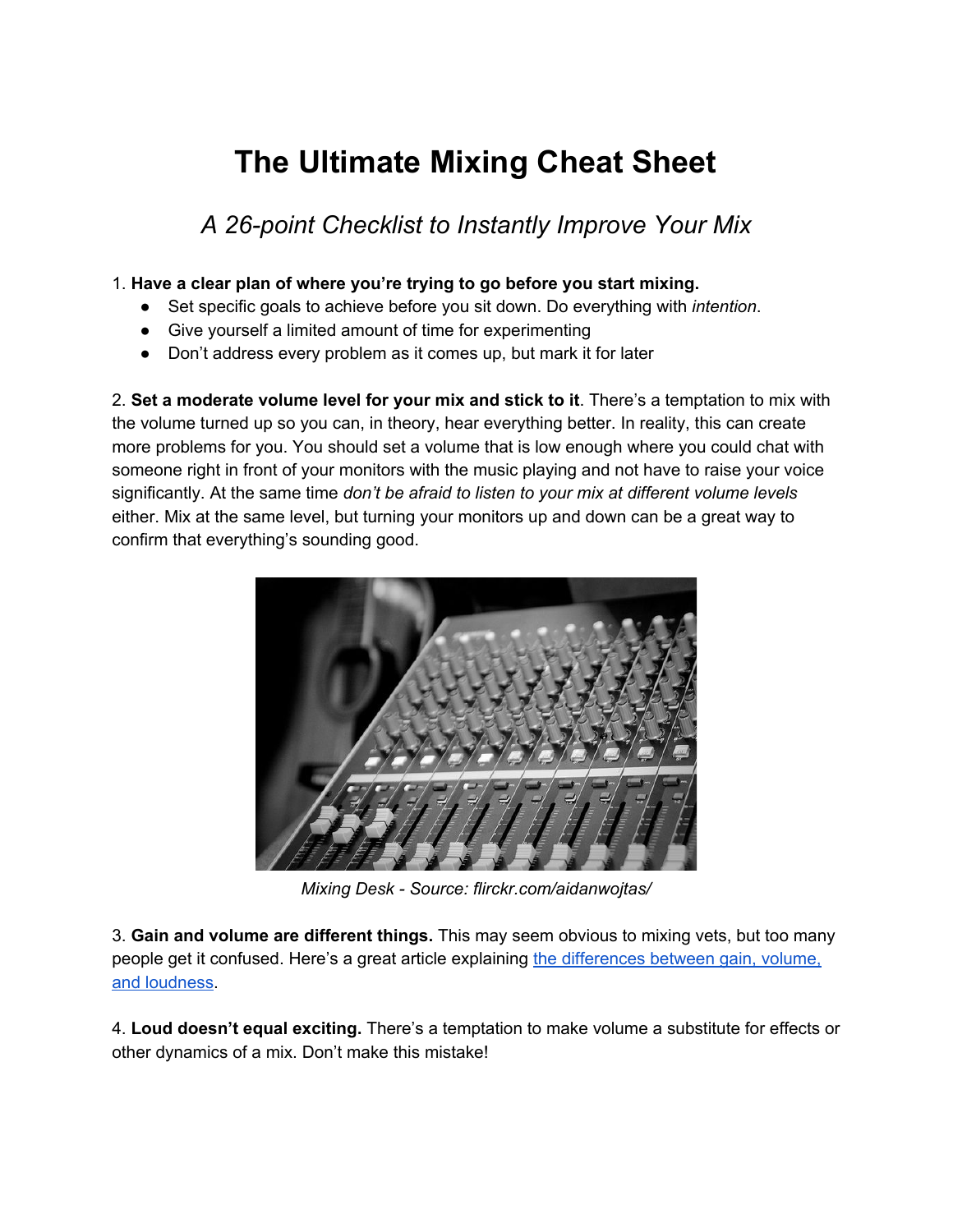5. **Be smart with panning. Don't make your instruments fight for the center, left or right.** A good stereo sound is crucial, so make sure you try different things and are always conscious of potential crowding issues.



*Example panning chart. Source: media.uaudio.com* 6. **Try panning in mono if you're struggling to create separation for your instruments.** This might seem a little strange if you're trying to make a good stereo mix, but it works!

7. **It's generally a bad idea to pan bass sounds like drums and bass guitars to one side.** These are high-energy sounds that need to be shared equally between speakers for the best results and sound.

8. **Don't overlook the importance of dryness in a mix.** Reverb (and other effects) adds wetness to a mix, which can make it sound "farther away". Too much wetness and you will lose any sort of "punch" in the song which is a bad thing. Also keep an idea of everything will "fit" once you start adding effects like reverb.



Source: audio.thedelimagazine.com/secrets-of-mixing-space-as-third-dimension/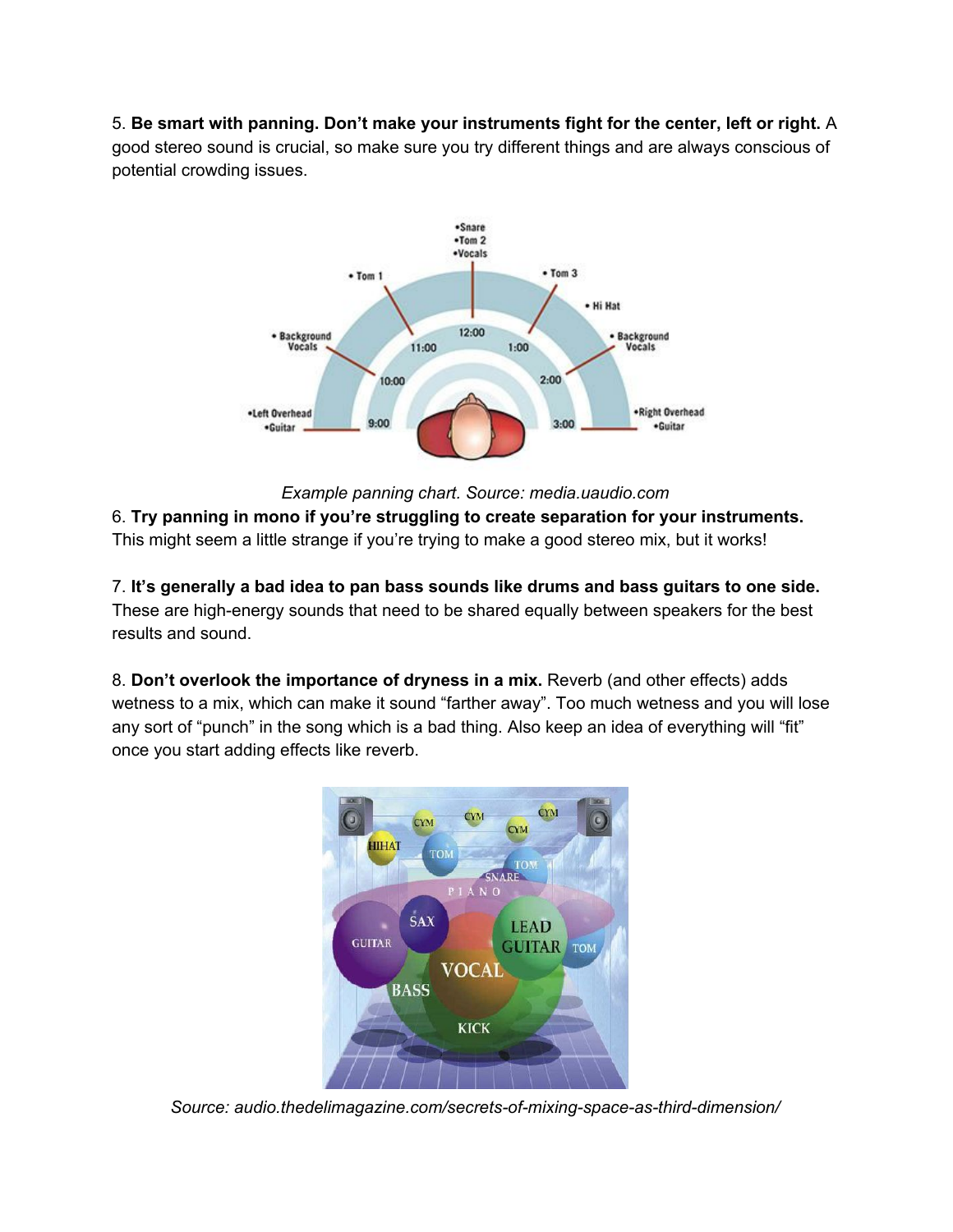9. **Don't add too many effects (especially reverb).** Effects are great, and can really add to a song, but too much of a good thing is always bad. Over using effects can make your mix cluttered and take away the punch that's essential to a good mix.



*Audio Effects in Ableton Live*

10. **Take breaks from the track when mixing.**This is a general tip for really doing any kind of work (even if it's something fun like mixing). Walking away from the mix will not only recharge you mentally, but it's a great way to "reset" your ears and keep your perspective fresh.

11. **Try listening to your mix OUTSIDE the door of the room/studio where you're mixing to check balance.** This might seem strange, but it can really help show imbalances more clearly than sitting directly in front of your monitors can.

12. **Check your mix using headphones too.** Monitors are by far the best thing to listen through when mixing, but a nice pair of studio headphones can fill in the blanks nicely by picking up audio issues you may have missed.

13. **Utilize gain staging to ensure adequate headroom before you ever start mixing**.Gain staging is so important because you don't want to overload your mix and get clipping on your master track. You can keep your track levels low (with plenty of room for your master fader to work) by utilizing plugins. If you're unsure what gain staging is you can read about it here.



*Set proper levels to leave plenty of headroom and avoid clipping: gain staging*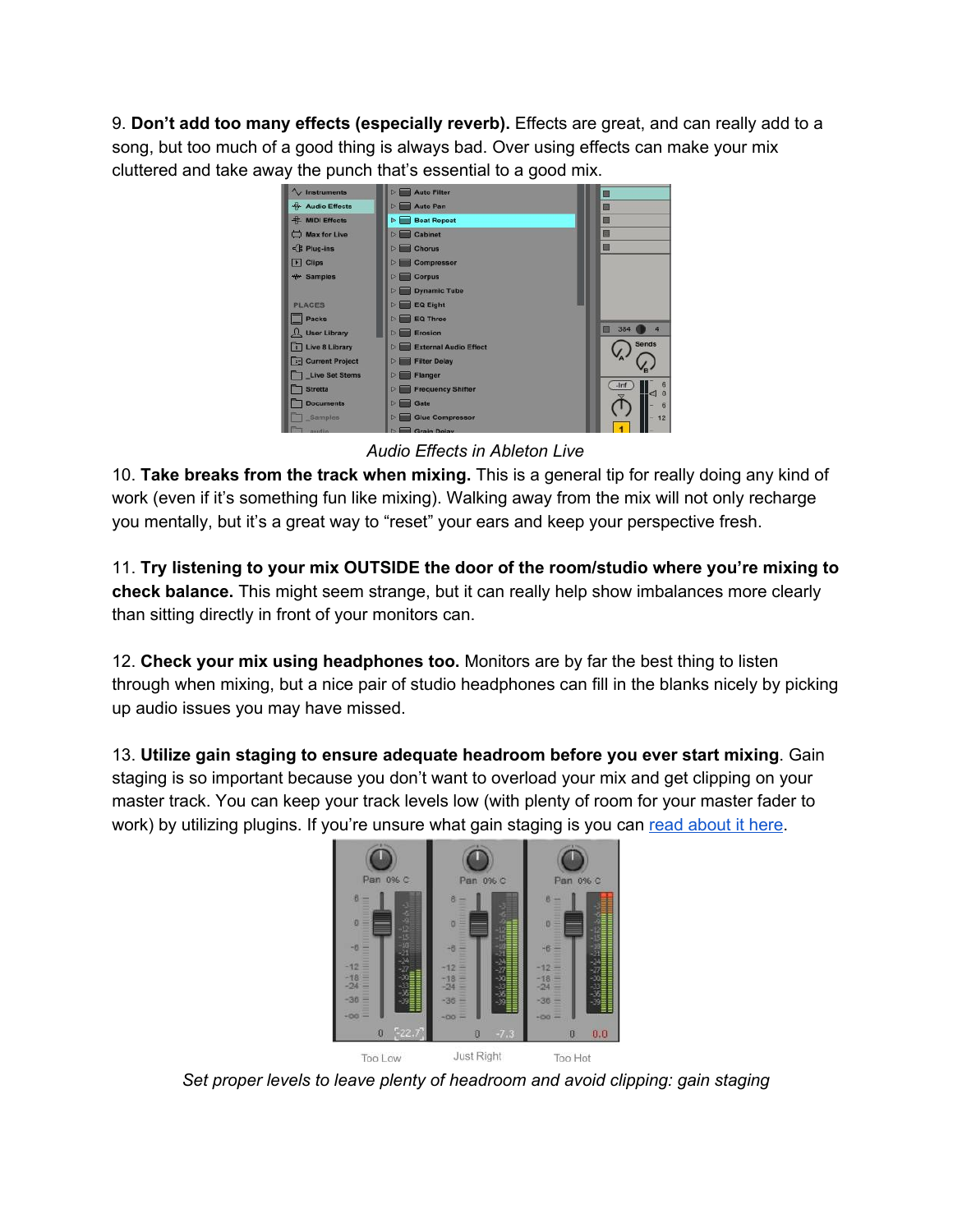14. **Varying the drum and bass levels throughout a mix is generally a bad idea.** In a majority of songs, the drums and bass are the most consistent things, forming the foundation of the song and keeping things moving along. Playing with these levels isn't advisable because it's counterintuitive to the consistency they provide.

15. **Be smart when using EQ and Compression**.EQ and Compression are incredibly powerful tools for mixing. But like any tool, they can be misused and end up hurting a mix rather than helping it. Too much compression can make your track sound unnatural. Too much or too little usage of EQ can make your mix sound awful. More isn't always better.

16. **Print off an EQ cheat sheet and reference it every time you're mixing**.Here's a cheat sheet I'd recommend using. There are many others out there. Some audio engineers might have differing opinions on what levels will give what type of sound and what's best, but it's good to at least have a starting reference point.

17. **Make sure your studio monitors are placed in a good position.**You don't want your monitors to be too close to each other, you also don't want them to be too far apart. Considering the acoustics of your room and how monitor placement within that room will affect the sounds you hear is also key.



*Source: crossfadr.com*

18. **When mixing, don't be afraid to close your eyes and really listen.**These days there are so many great tools out there that can show you if a track is running too hot, or if you're working with a primarily MIDI-based track show you visuals on a sequencer and so on. In short, our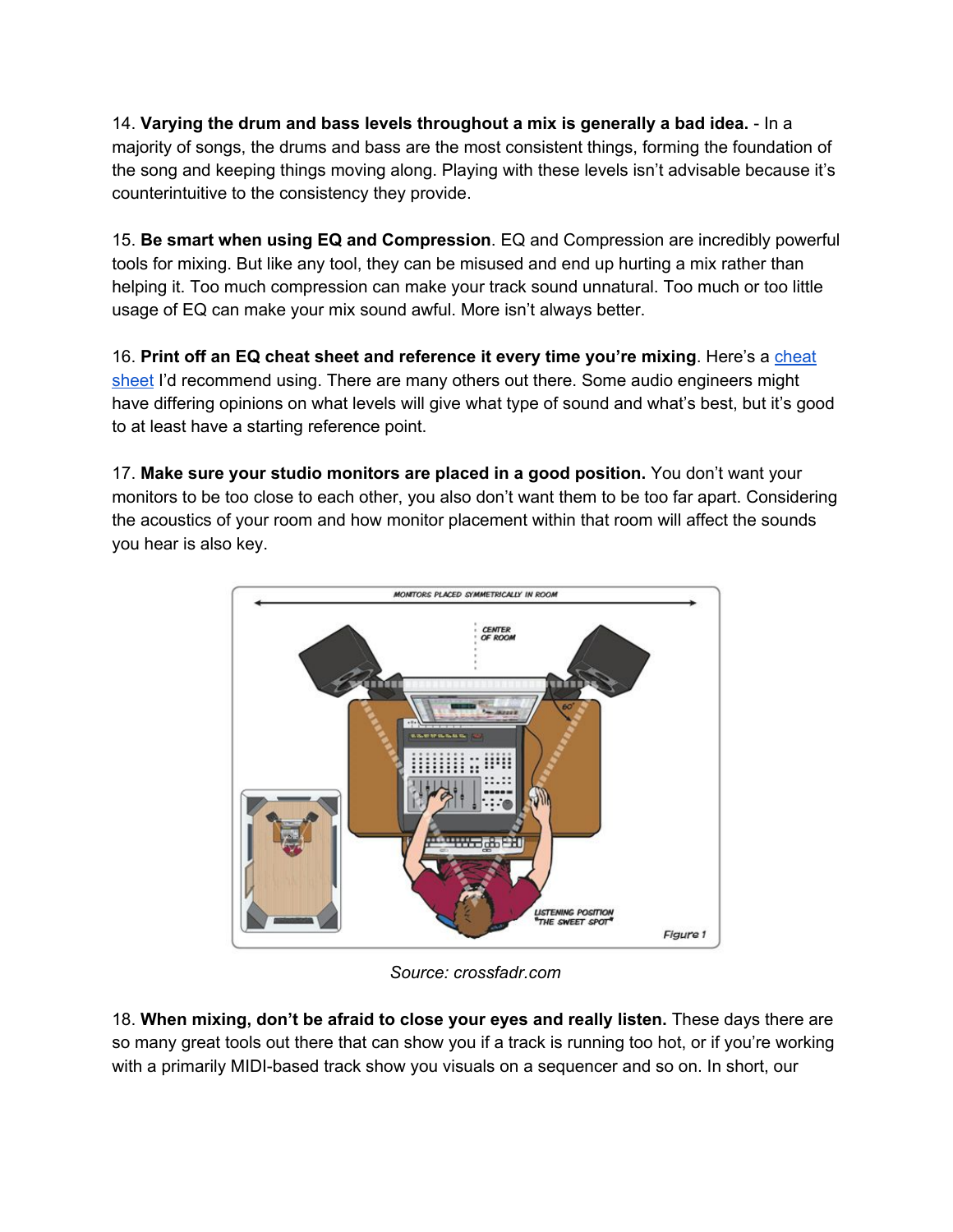technology can almost be distracting at times. Sometimes it's a good idea to sit down, close your eyes and just HEAR what you're doing.

19. **Excessive lowend is one of the most common problems in mixing, be wary of it**. This is especially a problem in home studios that lack significant acoustic treatment. Too much low end can make a mix sound awful, so focus on that potential issue.



*Low end a common problem area of a mix. Source: cdn.tutsplus.com*

20. **Do all of your EQ work in mono**. This is a fantastic tip for anyone, especially those struggling with utilizing EQ. Working in mono forces you to build the mix piece by piece and really hone in on each individual track. Keep working on it until you can clearly pick out each part and they all have great balance.

21. **Try automating your master fader up 1.5db on the chorus to make it really stand out.** It's a very specific tip/trick, but one that can work wonders for giving a chorus just a little bit extra power.

22. **Learn when to tweak a mix and when to leave it alone.** There's a temptation to keep tweaking a mix, and you could theoretically do it indefinitely. The best audio engineers know when to stop messing with a mix. Again, too much of a good thing is almost always bad. Trust your work!

23. **It's generally better to use EQ to cut rather than using it to boost when trying to fix problems.**The human ear is less sensitive to cuts than it is to boosts, and therefore it's much easier to go off the rails and get bad results if you're boosting a track rather than cutting it.